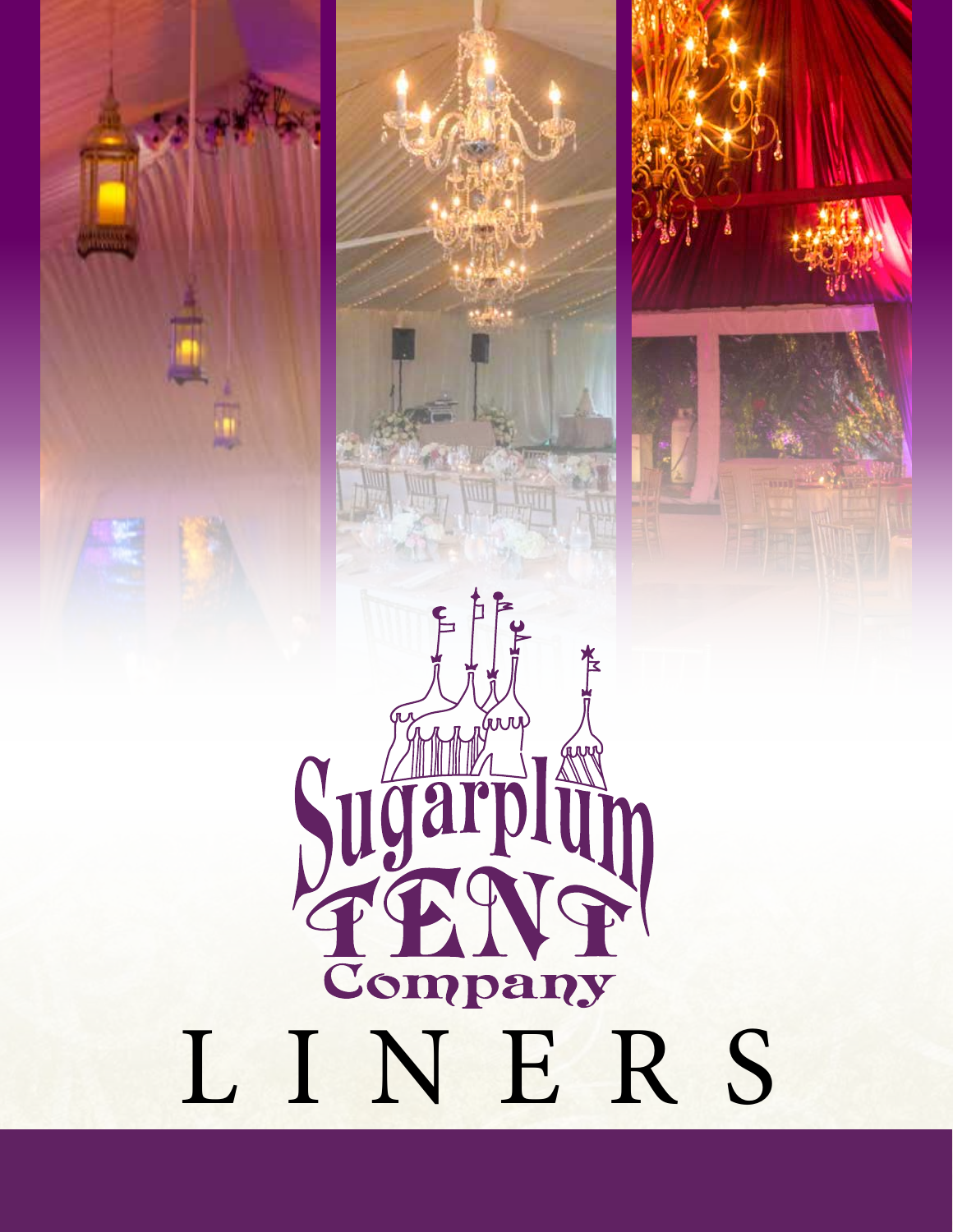**The Equilibrium** content ceiling liners offer the ultimate in an elegant and polished look. Sugarplum offers them in white, champagne, red, and custom fabric selections. We also have matching center and side pole and polished look. Sugarplum offers them in white, champagne, red, and custom fabric drapes to complete the look. Take a look below and call us for detailed information for *your* unique vision.



## ▲ **Royalty:**

This fuschia-plum liner paired with our crystal and bronze chandeliers was a crowd-pleaser at a Decatur House event.

▲ **Atten-Hut:** This custom liner featured West Point colors of black, gold and grey!



SYLINERS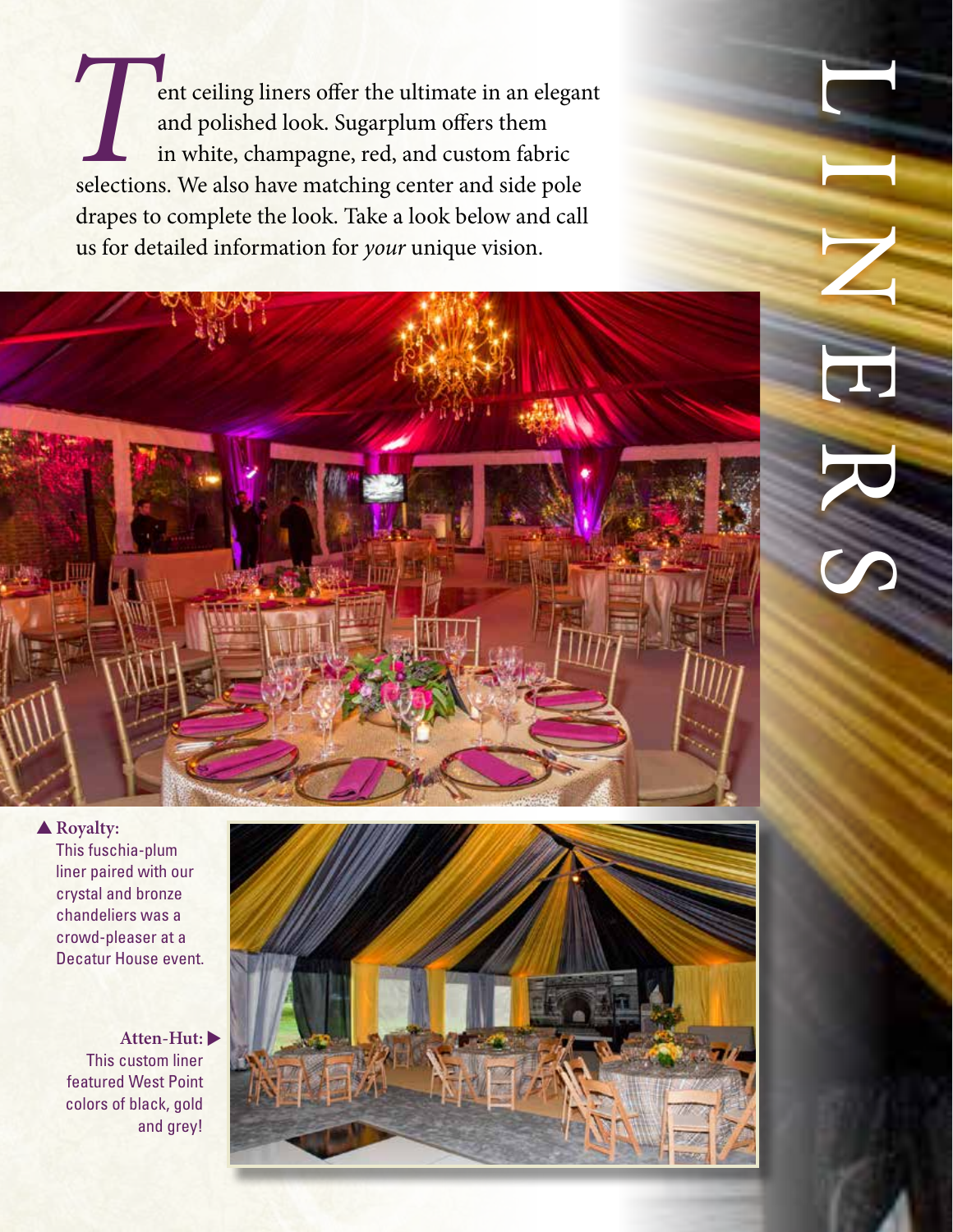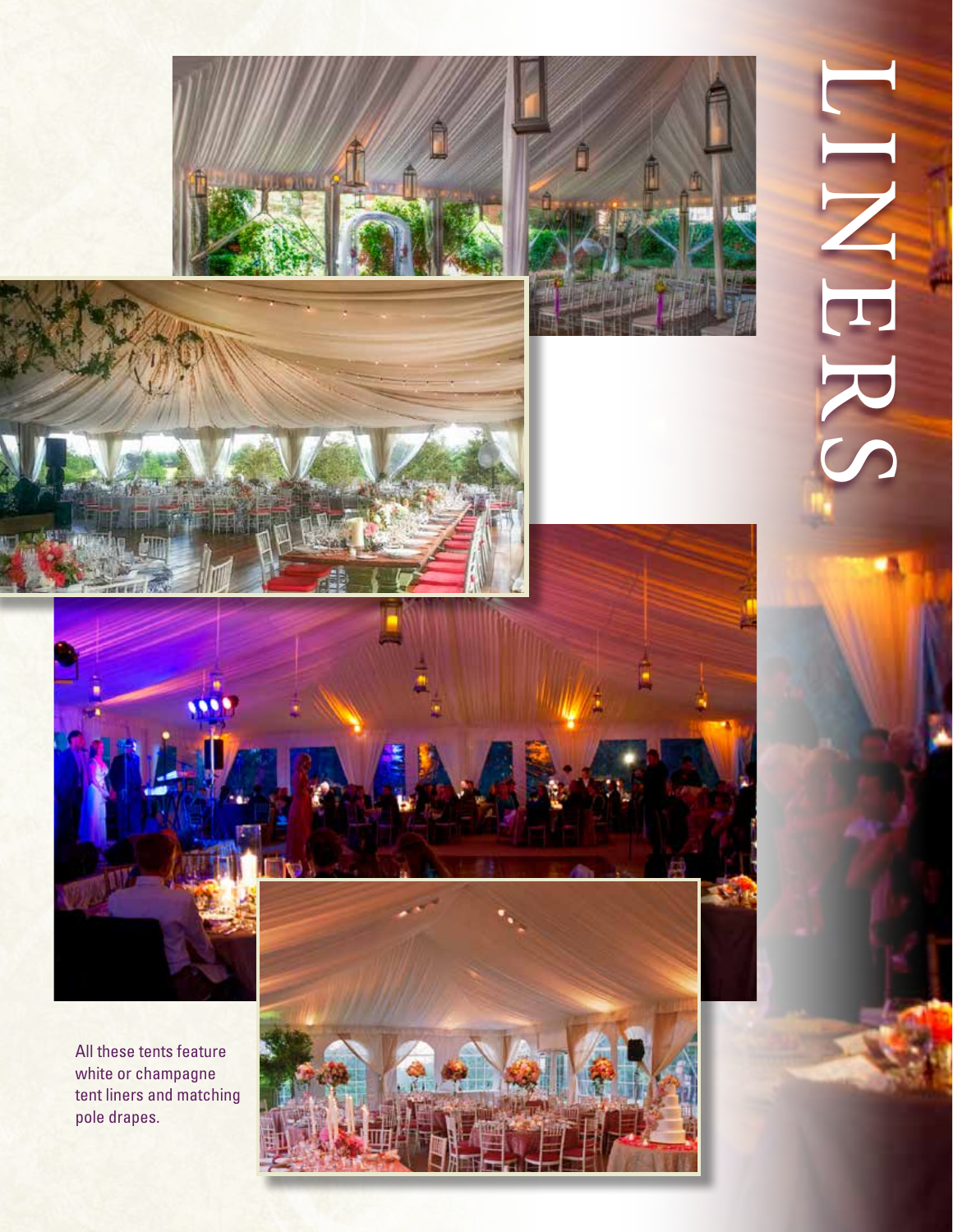

**Lanterns & Twinkle lights:** These small lights look great behind a liner and add a magical ambiance to any event. The lanterns with faux candles have small filigree lights which complete the fun.



**Classic Liner with Twinkle lights:**

This classic white liner has twinkle lights behind it and with the colored uplighting, once the sun goes down, the liner takes on the colors of the lights presto, a new look is born!